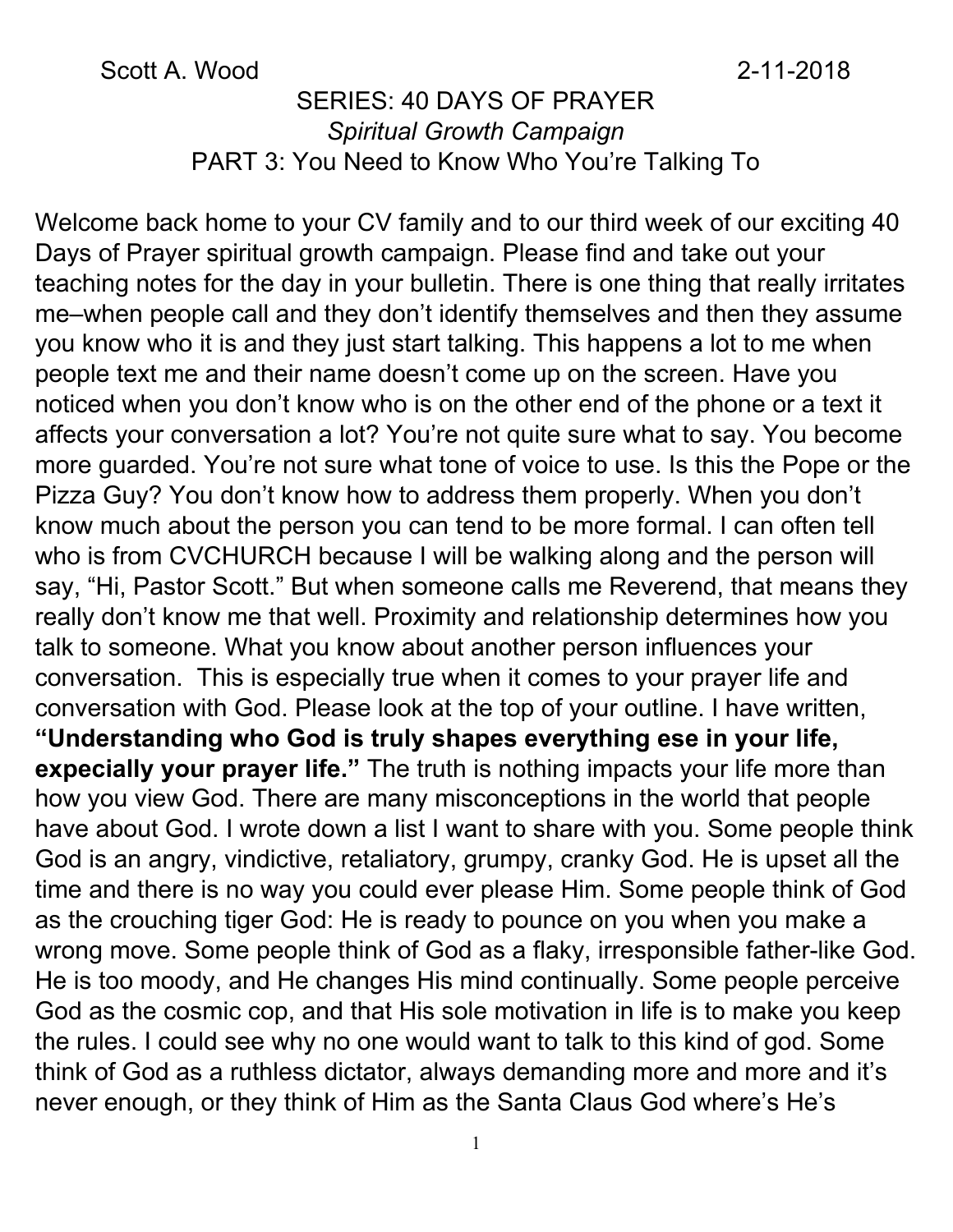making a list and checking it twice to see if you're naughty or nice. Some people perceive God as what I call the Play-Dough God; you can make Him into any form you want. Loved ones, God is very concerned that you know who He really is and what He is like. It's extremely important that you know the real God of the Bible. If you have a misconception about whom God is, prayer is going to be a duty, a drudgery. It's going to be boring and will simply feel like another thing I have to do. Prayer then becomes an obligation and drudgery and then prayer becomes nonexistent in your life. For many Christians prayer feels like something they have to do. I've got to. I should pray. I must pray. The problem is that guilt motivation doesn't work. I don't know about you, but I don't want anyone relating to me out of guilt. I would rather you not relate to me than to think you're doing me a favor. Guilt is a very toxic motivation and it is fueled by hurt, guilt and selfishness. Guilt simply means I don't know who God really is yet.

This is why you must have the right concept of who God is and what He is like and how He thinks, especially about His purposes and plans for your life. A.W. Tozer wrote, **"What comes to your mind when you think about God is the most important thing about you, because it affects everything else in your life."** So what is God like? In Theology, which is the study of God, these traits about God are called His attributes. God is all knowing which means He is omniscient. God is all powerful which means He is omnipotent. God is everywhere at once which means He is omnipresent. The Bible also tells us that our God is holy. God is just. God is kind. God is loving and faithful. But today I want to look at the GOODNESS of God, because it is the goodness of God that is the basis for all prayer. If God is not a good God, you have no reason to pray. The only reason there's any good in the world is because God is a good God and God is the creator and His goodness is in the universe. You can't spell "good" without God. If there is no God, there is no good. There is no right or wrong, good or bad.

Psalm 100:5 says, "**For the LORD is GOOD. His UNFAILING LOVE continues forever, and His FAITHFULNESS continues to each generation."** Psalm 119:90 says, **"Your FAITHFULNESS extends to every generation, as enduring as the earth you created."** I want to lay a strong foundation for you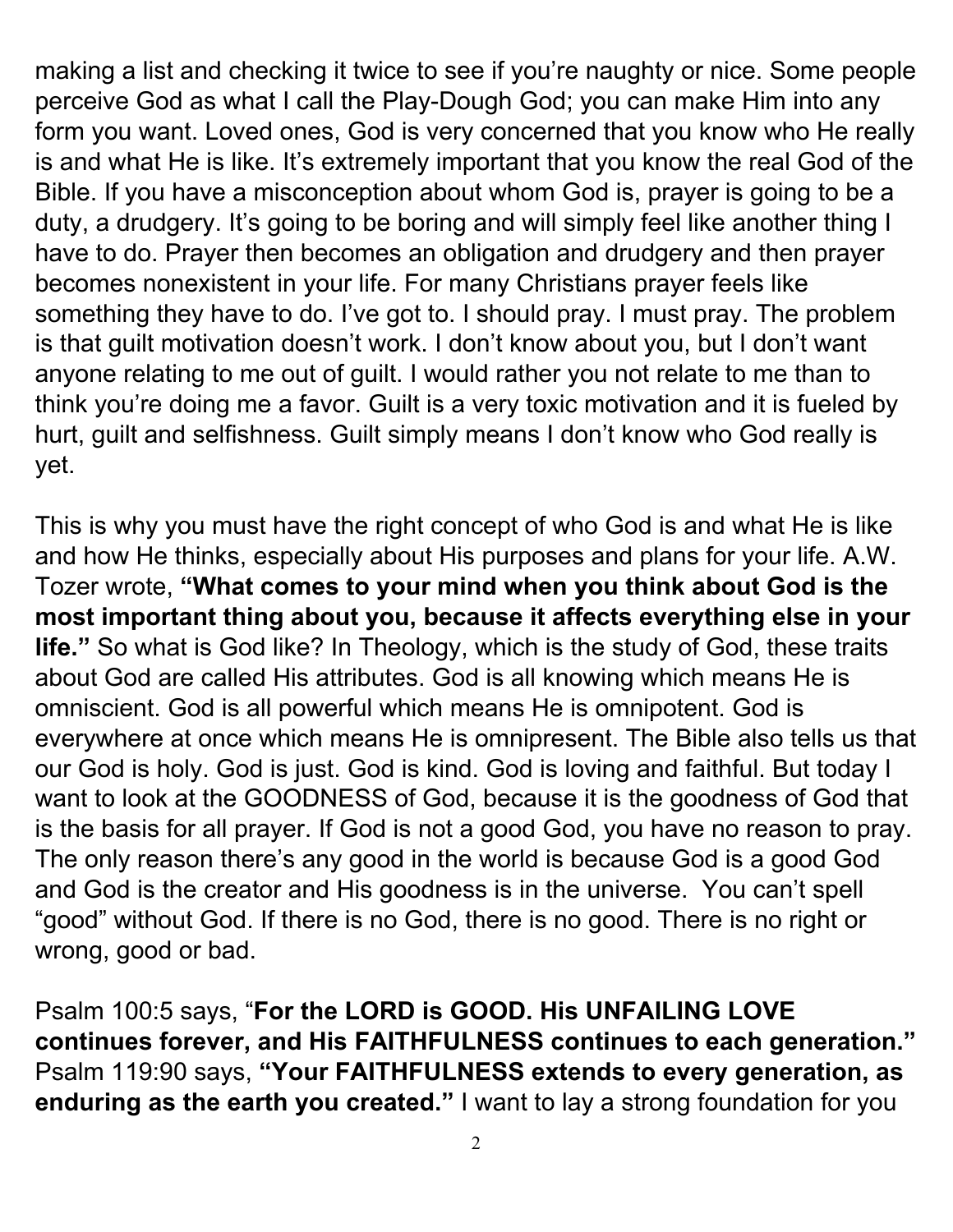so you will know why to pray and you will know personally the character and the attributes of your Father God who you are praying to in Jesus' name. **Since God is always good:**

#### **I. God's plans for my life will always be good**

God's plans for my life will always be good because God is always good. People will sometimes ask me, "Is there anything God can't do?" I always say yes. The Bible says God cannot lie. God can't deny Himself. God cannot be evil. God is good, so by nature, He cannot do evil. His plans for me are always good. Let's look at what Scripture has to say about God's goodness towards us. Jeremiah 29:11-12 says, **"'For I know the plans I have for you, ' says the Lord. 'They are plans for good and not for disaster, to give you a future and a hope.' 12 In those days when you pray, I will listen."** You can see the intimate connection between purpose and prayer, between God's plans for your life and prayer. Loved ones, regardless of the context of your birth, you are no accident. There are accidental parents but there are no accidental children. You parents may not have planned you, but God did, and He wanted to present you to the world. God didn't have to have a plan for your life, but He does because He is purposeful in everything He does. God has a plan for your life because He loves you. The more you pray, the more you're going to understand God's plan for your life. In Jeremiah 29 God says to you personally, "I have good plans for you, not plans to hurt you, but to give you a good future; when you call to Me and pray to Me, I will listen to you.

Psalm 31:19 says, "**How great is the goodness you have stored up for those who fear You. You lavish it on those who come to You for protection, blessing them before the watching world."** Notice the Bible says God has stored goodness for you if you have surrendered your life to Him. This means that God has thought about it. It means God is intentional thoughts of goodness to you in advance. God has already planned the many different blessings He has for the rest of your life. Why? Because He, at the very core of His nature, is good. This is one of the reasons that we're hosting this 40 Day of Prayer Spiritual Growth Campaign. I want God to bless your life before the watching world. But you can miss those blessings they're not automatic. The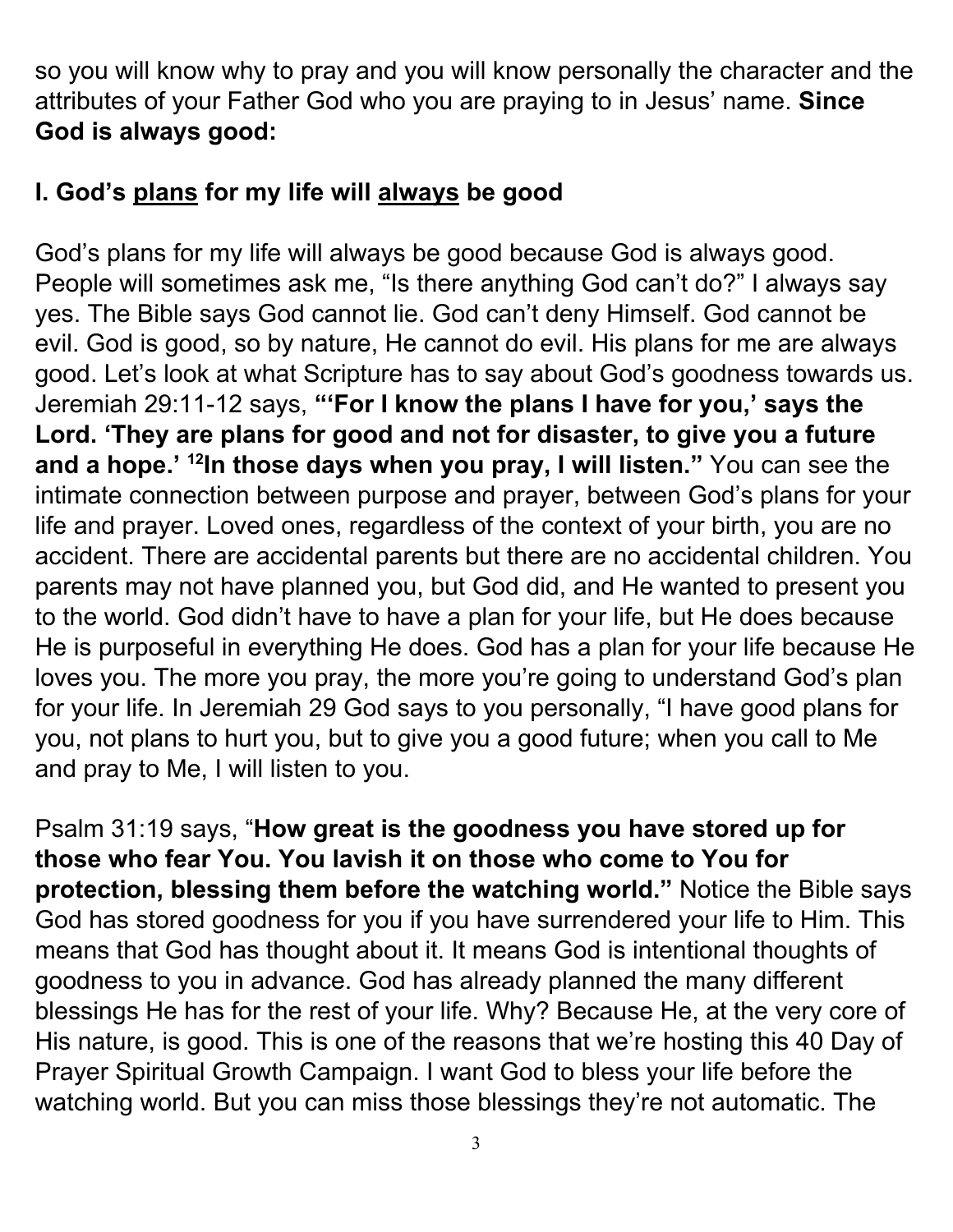Bible says, "You have not because you ask not." You've got to learn to ask, and you do that through learning to pray. It is through prayer that God reveals your purpose and plan. Friends, I have said this to you many times. We live on a broken planet because of sin. Everything on this planet is broken because nothing is perfect and nothing works perfectly. Your body is broken. Your mind is broken. The weather is broken. The economy is broken. Relationships are broken. Nothing is perfect. God didn't say, "I promise you perfection." That is called heaven. In the middle of all of this brokenness, God says, "I have a good plan for your life and I want to lavish My goodness on all of you who come to Me for protection." God says, "I can even take your bad choices, because I'm greater than your choices and fit the unwise decision you've made into my good plan for your life." What a God! He can turn a crucifixion in to a resurrection. Romans 8:28 says, **"And we know that God causes everything to work together for the GOOD of those who love God and are called according to His purpose for them."** Notice this verse says specifically that we know God causes everything to work together for the good for people with two things on their side: 1) They love God. They have received Jesus Christ, God's Son, as their Lord and Savior, and they are committed to living their lives for Him. 2) They commit to fulfilling God's purposes and plans for their lives. God has the ability to take all that is bad and bitter in our lives and turn it to work out for our good as we trust Him and pursue His purposes. One of the best examples of this principle of how God's plans for our lives are always good is demonstrated beautifully in the life of Joseph. God has revealed what He would do through Joseph, and when he communicated this to his brothers and his father, his father doubted him because it sounded so arrogant, and his brothers, who were filled with hubris (overbearing presumption and pride), plotted to kill him and settled on selling him into slavery. In the end God honored Joseph's allegiance, love and loyalty to Him and raised him up to be the  $2<sup>nd</sup>$  most powerful person in the world next to Pharaoh. He was able to save his father and brothers lives as well at countless millions of other people. Joseph demonstrates his understanding of God's purpose being the controlling force and influence in his life after his father died and his brothers sent the message to their brother, the prince of Egypt, begging him to forgive them for the cruelty and evil they brought on him. In Genesis 50 we're told that when Joseph read their letter, he broke and wept. Then his brothers came and threw themselves down at his feet

4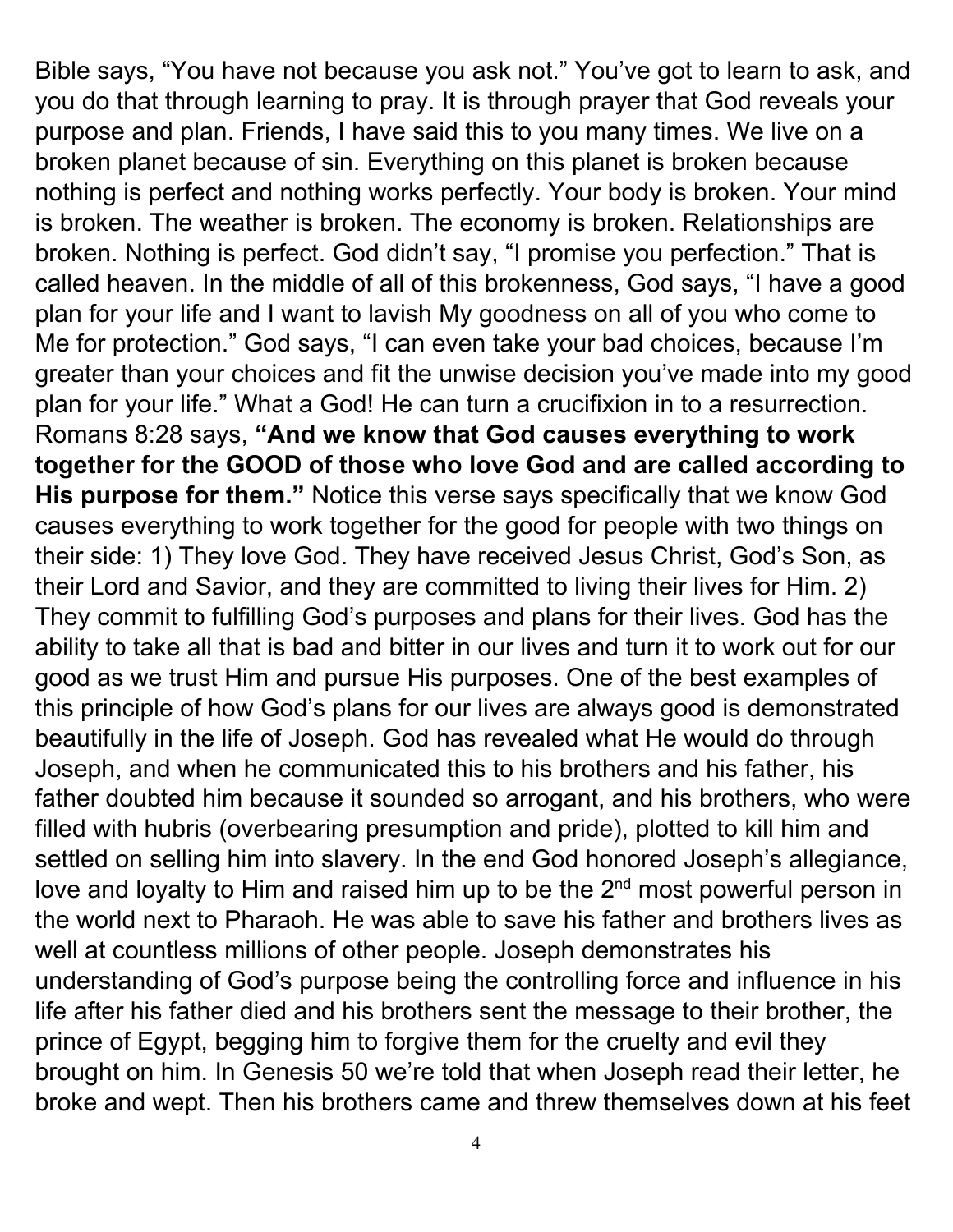and admitted, "We are your slaves." Listen to Joseph's response in verse 19-20, **"But Joseph replied, 'Don't be afraid of me. Am I God, that I can punish you? 20 You intended to harm me, but God intended it ALL FOR GOOD. He brought me to this position so I could SAVE the lives of many people. No, don't be afraid. I will continue to take care of you and your children.' So he reassured them by speaking kindly to them."** These truths will absolutely transform how you see God and release you into a prayer life that will be dynamic and life and culture changing. As we learned in our small groups—and if you're not in a small group it is not too late yet; you can sign up today on your Friends Cards—that God deeply cares for us, He is close to us, He is consistent in our lives and He is competent to fulfill what He says He will do, just like He did with Joseph.

# **II. God always gives me what I need, not what I deserve**

This is God's grace and mercy in action towards you and me every day. If you and I got what we truly deserved, we wouldn't even be here this morning (afternoon). Psalm 103:10-13 says, **"He does not punish us for all our sins; He does not deal harshly with us, as we deserve. For His unfailing love toward those who fear Him is as great as the height of the heavens above the earth. 12 He has removed our sins as far from us as the east is from the west. 13 The Lord is like a father to His children, tender and compassionate to those who fear Him."** Isn't this precious? The Bible says that Jesus Christ paid for all your sins and all your wrong doings. He has done for you what you cannot do for yourself. Friends, you're only fooling yourselves if you think you can repay God for the incredible ransom He paid so that the power of satan, sin and your selfishness could be broken. God forgives you, not because you're good, but because He is good, and because He deeply loves you and He believes in you and values you and believes that as you turn to Him and abandon your own selfishness and leadership of your life and trust Him that you discover just how Good He is, and as you grow in your prayer life you begin to pray like He taught us to pray, "Father, give us today the food that we need, and forgive us our sins as we have forgiven those who sin against us." You being to live a life of faith that, by your actions, you demonstrate your faith and belief in God's goodness, and that He will provide for you and give you what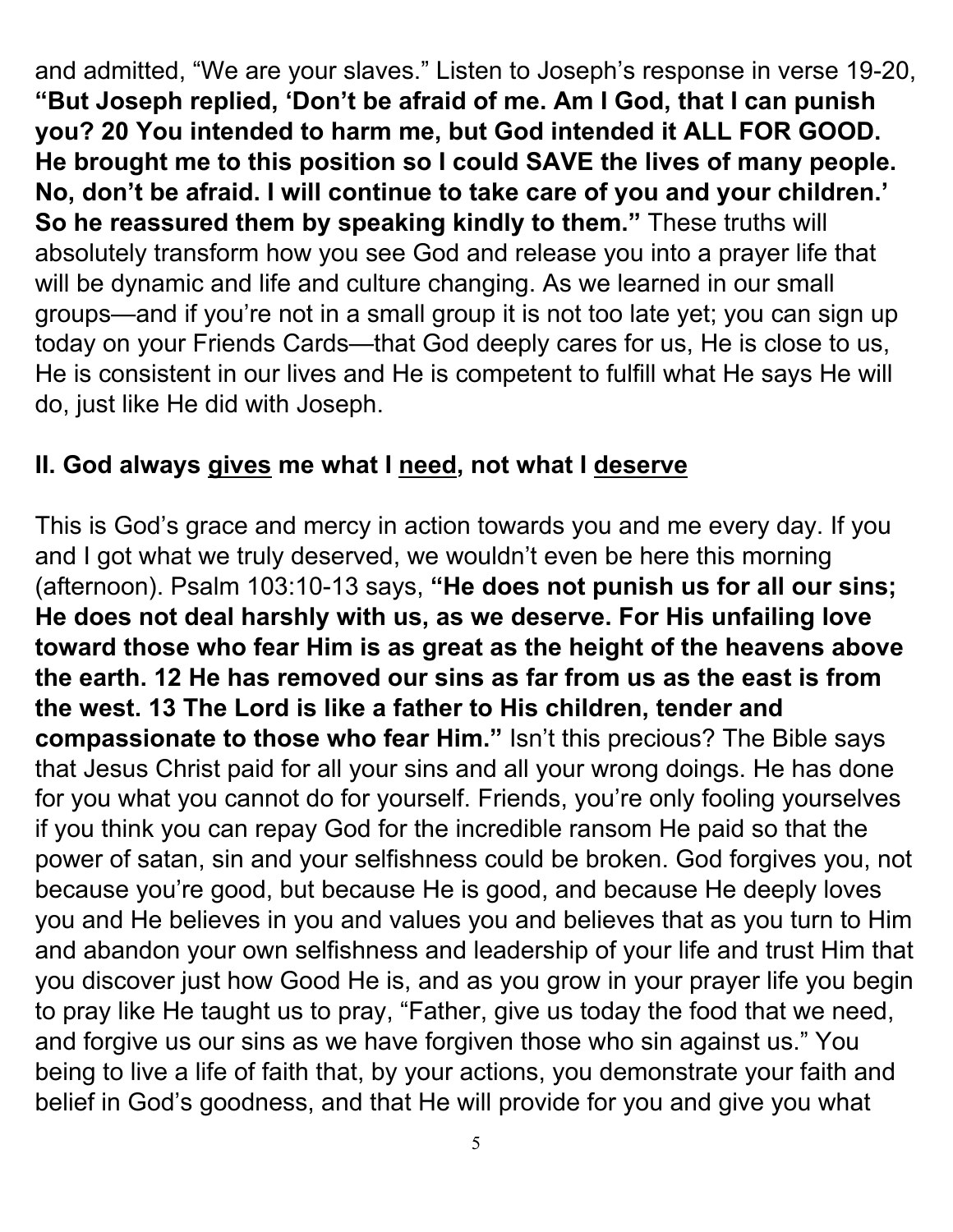you need not based on what you deserve. There is a secret that God knows about every one of us, and I have learned this about all of us, too, after 63 years of living. One of our deepest fears is the fear of rejection, and you'd do almost anything in your life to avoid it. You don't want to be rejected by anyone. You want everyone to like you and love you. Years ago when I was an assisting pastor at Faith Center in Eugene, Oregon, I read a book entitled "WHY AM I AFRAID TO TELL YOU WHO I AM? The answer is because if I tell you what I'm really like and you don't like it, I'm up a creek without a paddle because I'm all I have. We spend most of our lives wearing masks, pretending to be people we're not, because if you really let people see who you really are, you're afraid they will reject you. It's one of your deepest fears. Please hear me, because the Bible declares that our God is a good God, He will never, never, never, never, never, never reject you or abandon you when you sin against Him. He always wants you to come back to Him. That is what it means to repent. I turn away from doing what I think is best, and I follow His plans, purpose and path for my life. The Psalmist writes in Psalm 119:35 says, **"Make me walk along the path of Your commands, for that is where my happiness is found."** Because God is good and because He always gives me what I need, not what I deserve, He always welcomes me back into His warm, accepting and approving embrace. Always. Psalm 27:10, 13-14 says, "**Even if my father and mother abandon me, the Lord will hold me close. 13 I am confident I will see the Lord's GOODNESS while I am here in the land of the living. <sup>14</sup>Wait patiently for the Lord. Be BRAVE and COURAGEOUS. Yes, wait patiently for the Lord."** The Bible admits that there will be bad parents. Yes, some of us have been abandoned by our parents. But notice what God's Word says. Even if my parents abandon me or parent abandons me, God will hold me close. He does this in so many ways. By giving you a loving CVCHURCH family where you can **BELONG, BELIEVE AND BECOME.** Where you can go through our LD seminar series so you can grow in your ability to be loved by God and love God through worship. Serve God by serving others. Sharing God in sharing your faith in Jesus with others. By growing in God by getting close to other brothers and sisters through fellowship in your small group. Grow in God through your own personal Bible study and by learning to pray. These are the different ways that God holds us close. Notice David's faith. I am confident I will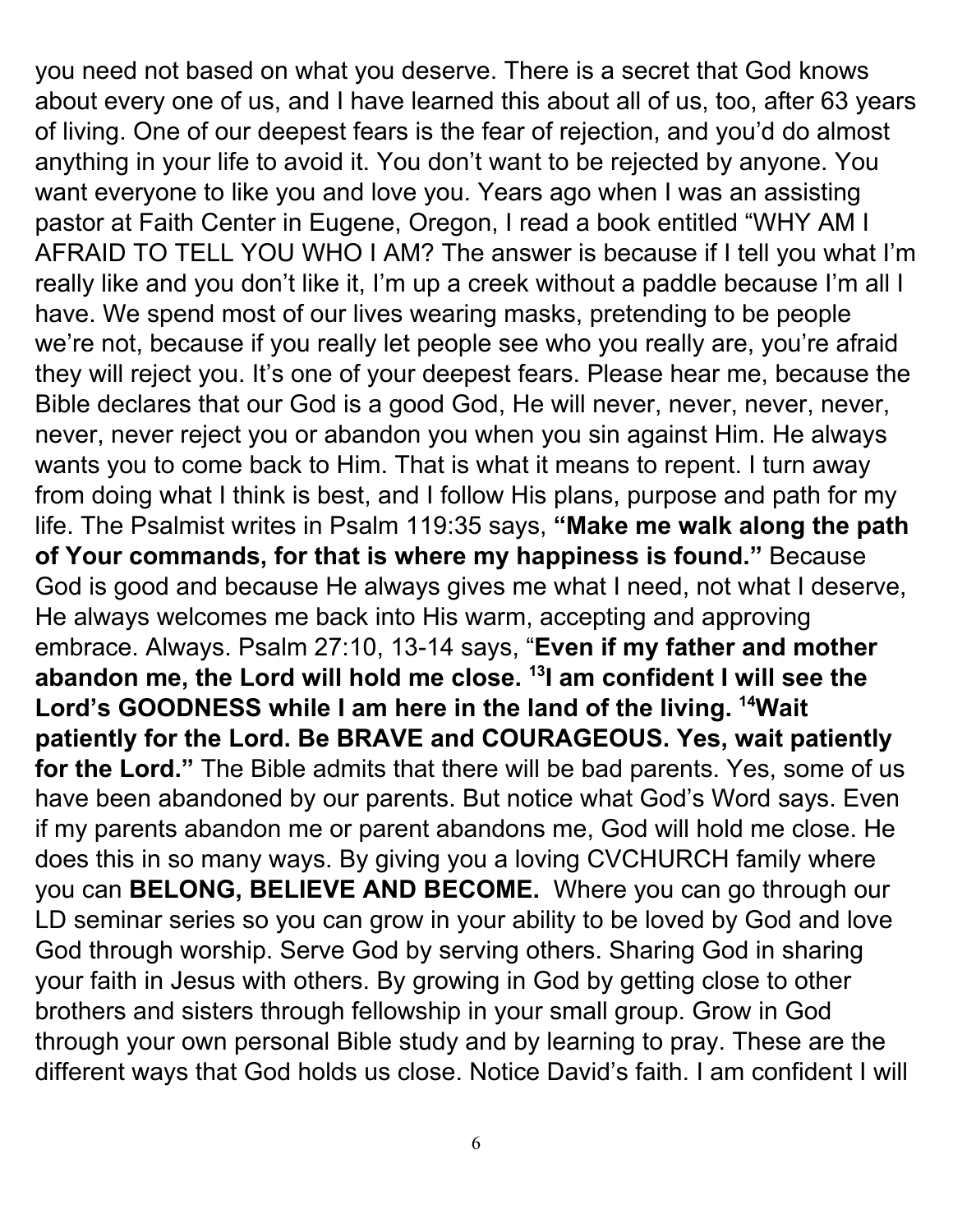see the Lord's goodness. He exhorts us that we must wait patiently, but God is there for us because He is good.

## **III. God exchanged my evil for His goodness**

Because God is good at His core, in Jesus Christ, He put your good above His own. The book of Hebrews 12:1b-2 says, "**Let us run with endurance the race God has set before us. <sup>2</sup>We do this by keeping our eyes on Jesus, the champion who initiates and perfects our faith. Because of the joy awaiting Him, He endured the cross, disregarding its shame. Now He is seated in the place of honor beside God's throne."** The word for "disregard" is the word scorn. It means to treat someone or something as if he or it had little or no value. Jesus put your good over His own, loved friends. The shame of the cross, being crucified naked before His family, friends and the religious leaders Jesus treated as insignificant or of little consequence. Why? Because of the joy that awaited Him. He would be crowned King of kings and Lord of lords by His Father. He would be rewarded by being seated on His own throne on the right hand of God. His death and resurrection was giving birth to a new class of people called the Church—sons and daughters of the living God. Jesus took your place, and He exchanged your evil by taking it on Himself on the cross so you could receive His goodness, tenderness, love, acceptance, and forgiveness. How is that for a big hug? John 10:14-15 says, **"I am the GOOD shepherd; I know My own sheep, and they know Me, just as My Father knows Me and I know the Father. So I SACRIFICE My life for the sheep."** This is the true definition of love. That Jesus loved us so much that He was willing to sacrifice His life for you and me. That is how valuable you are. This is why when you pray you must be aware of Whom you're praying to. He gave His life for you. So of course He wants to hear your voice, and of course as you pray His will He is going to answer you. Jesus says, "I am your good shepherd. I died as God's lamb for His flock." Jesus says in John 15:13, **"There is no greater love than to lay down one's life for one's friends."** Romans 4:25 says, **"He was handed over to die because of our sins, and He was raised to life to make us RIGHT with God."** Jesus was handed over to the authorities to die for our sins. Our failures. Our rebellion and self-centeredness. He took my evil to give me His goodness. You and I, when you confess Jesus as your Lord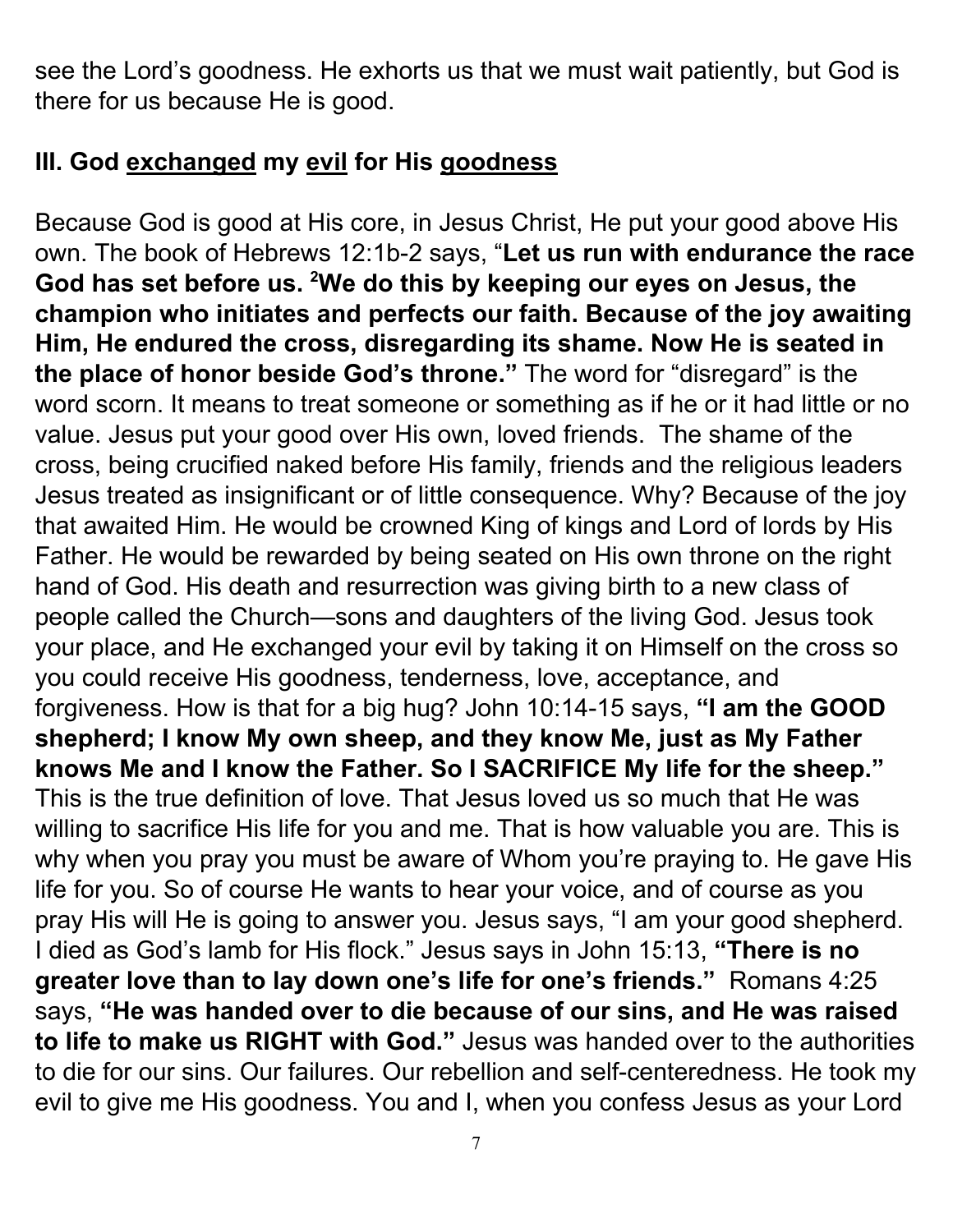and Savior, are declared in right standing. God doesn't see your sin, He sees what Jesus did for you and you are now His son and daughter. One of the most powerful verses in the Bible on this issue is 2 Corinthians 5:21, "**For God made Christ, who never sinned, to be the offering for our sin, (to become sin itself) so that we could be made right with God through Christ."** This is what is called the **substitutionary atonement.** In other words, God treated our sin as Jesus' sin. He took our sin so we could be given the goodness that belongs to Jesus. We could not earn it, but it was given to every one who puts their faith in Jesus Christ and surrenders their lives to Him. 1 Peter 2:24 says, "**Jesus personally carried our sins in His body on the cross so that we can be dead to sin and live for what is right. By His wounds you are healed."** You can trust the one to whom you're praying because He gave His life for you and exchanged your evil for His goodness.

## **IV. God does not say "Yes" to every request**

Friends, there is nothing in the Bible that says that everything you ask for that you're going to get it. God will not say yes to everything I pray right away. His yes can take some time to answer. No loving parent would ever give a child everything they ask for. You're not a vending machine. God is not your genie; He's not your magic wand. But you might say, "What about the things that I think are good for me, and He says no to." Please write these words down. When the request is not right, 1) **God says no.** Most likely God has said no to a lot of your prayers, and He doesn't owe you the answer you're looking for. No is an answer. When the timing is not right, God says it's a good request, but not yet. 2) **God says slow.** Slow means I intend to give this to you, but not yet, the timing is not right. **There's a big difference between a delay and a denial. No and not yet are not the same thing.** You know if you're immature spiritually or not when you get a no or a slow and you pout and you get angry at God and you say, "Then I'm not going to go to church. I am going to quit reading my Bible. I am going to quit my small group or I am not going to go to a small group. I am going to stop giving to my church." Sometimes your request is right and it is good timing, but you're not in the right place and God wants to do something in your life before He gives it to you. You're not ready to receive the answer because His answer's bigger than you can handle. When God wants to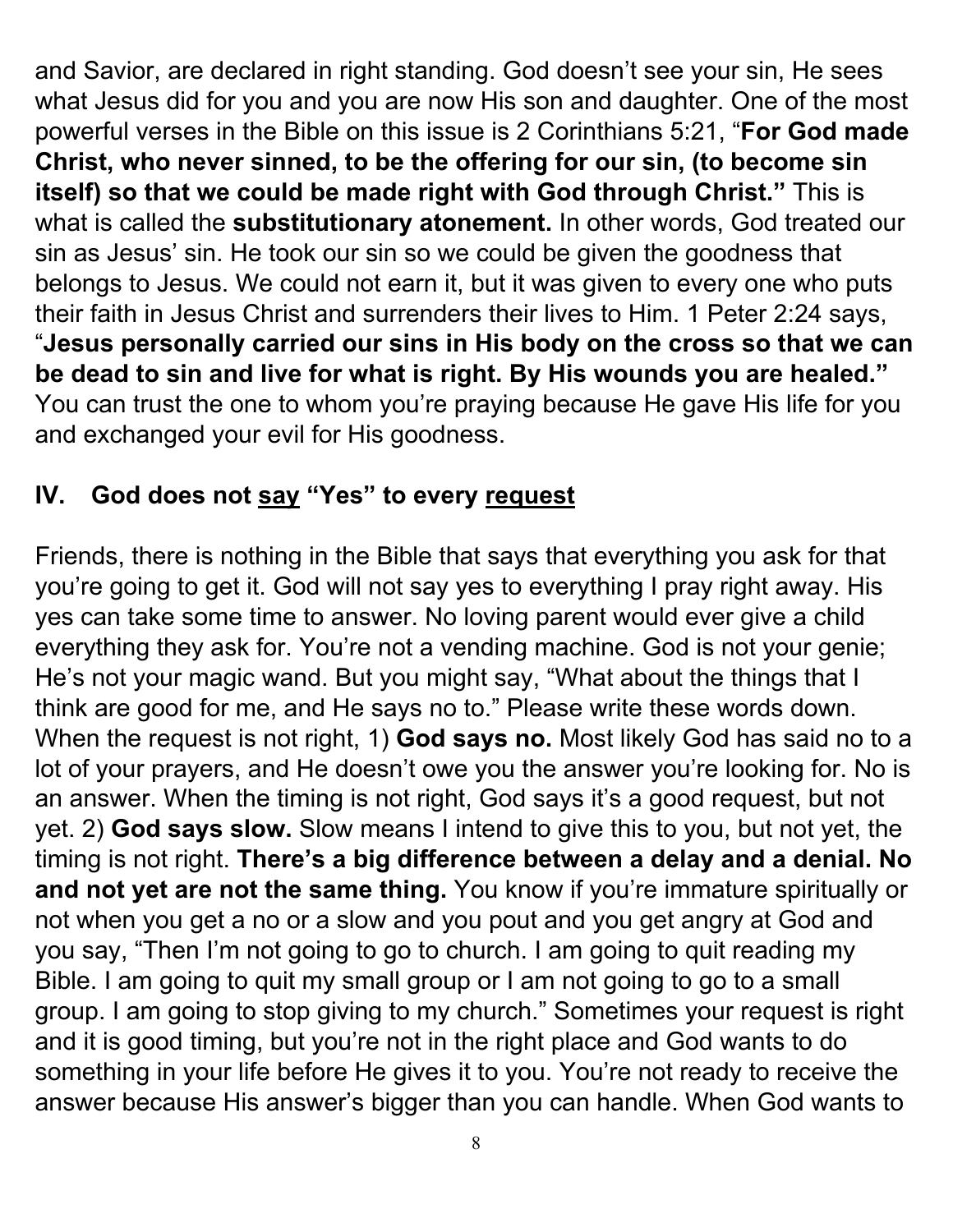give you your request and He's waiting on you: 3) **He says grow.** This means you want to focus on your own growth and spiritual maturity. Waiting gives us a chance to allow our patience and endurance to keep growing. Now when the request is right, it's not some self-centered focus and the timing's right, then 4) **God says go.** Jesus says in Luke 11:11-13 **"You fathers—if your children ask for a fish, do you give them a snake instead? 12 Or if they ask for an egg, do you give them a scorpion? Of course not! 13 So if you sinful people know how to give good gifts to your children, how much more will your heavenly Father give the Holy Spirit to those who ask Him."** There are times we are asking God for things that we don't really understand what we're asking for like James and John's mother asked Jesus in Matthew 20:21-23, "'**In Your Kingdom, please let my two sons sit in places of honor next to You, one on Your right and the other on Your left.' 22 Jesus answered, 'You don't know what you are asking! Are you able to drink from the bitter cup of suffering I am about to drink? 23 You will indeed drink from My bitter cup. But I have no right to say who will sit on My right or My left. My Father has prepared those places for the ones He has chosen.'"** Jesus makes it very clear that there are times there is no way all of our requests will be met. In this case Jesus tells their mother, "This is a request that only My Father can answer." I find this incredibly liberating. God loves us so much that **He will either say no to me or go slow or He says before I answer that prayer you will need to grow up in one or more areas of SERFVIP (Spiritual, Emotional, Relational, Financial, Vocational, Intellectual, Physical or He will say yes, go.**

I think you will agree with me our city, community, state, culture and nation needs a spiritual awakening. A reviving and renewal when it comes to Jesus then we have ever had before. Hear me, church, good things happen when God's people pray.

Here are four things I am asking you to do.

1) **As you receive breakthroughs to your prayers please send me and Roberta Rea your testimonies**. On our last Sunday of 40 Days of Prayer, which is March 18<sup>th</sup>, I will teach on that day an entire teaching entitled WHEN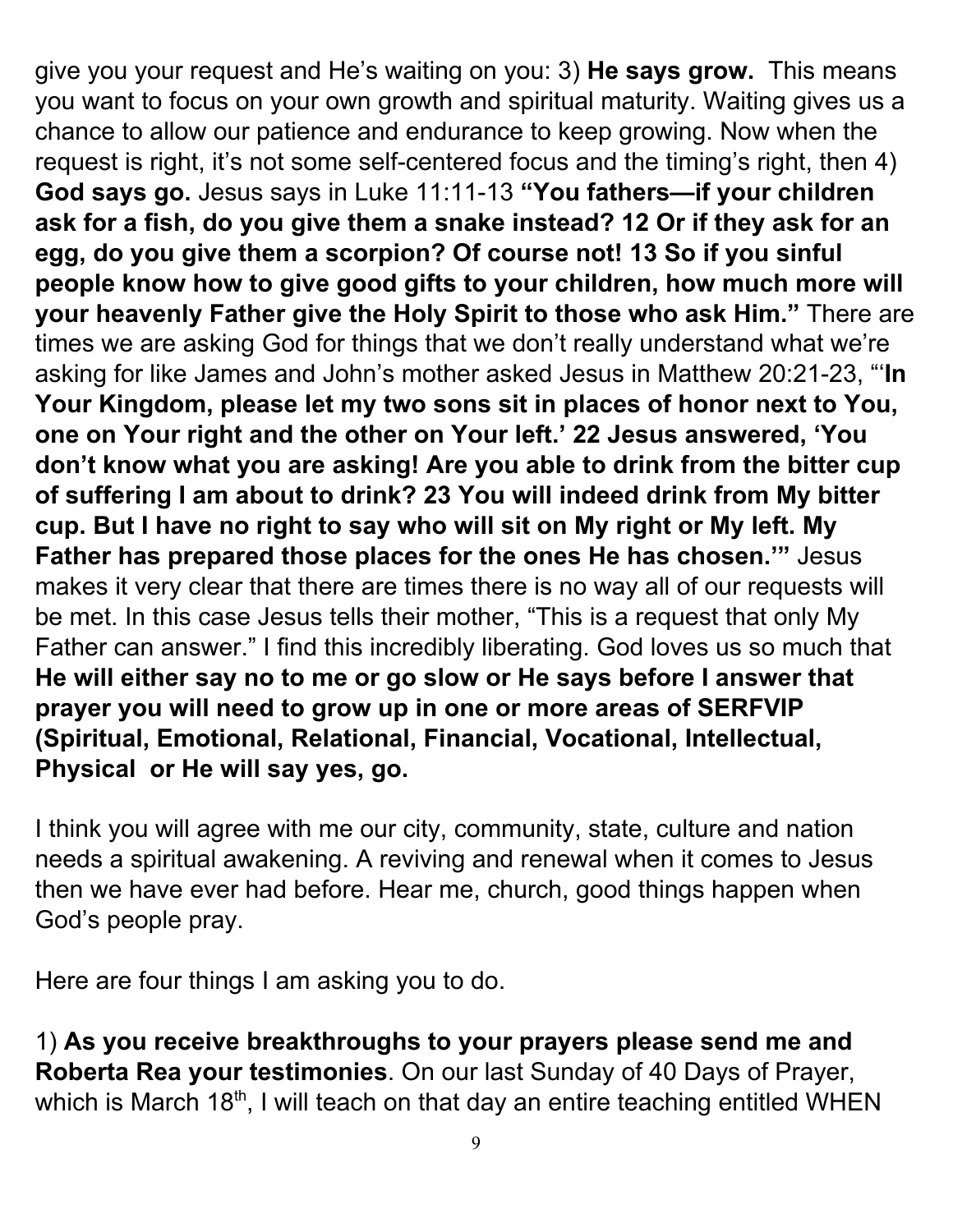GOD SAYS NO. You won't want to miss that. Then that evening on March 18 we will combine our celebration of what God has done in our midst with our Worship Night. Our team will select some of our testimonies to be either videoed or shared publicly. You won't want to miss that. So please email me **Scott. Wood@cvchurch.com** or our Small Group Facilitator **[Roberta.Rea@cvchurch.com](mailto:Roberta.Rea@cvchurch.com).**

**2) Sign up on a clipboard to pray with us for our City and Community for 24 hours. Take a least one 30 min spot. It will be held at CHRISTIAN LIFE CHURCH, 3013 MONTROSE AVE.**

**3) May 3 rd , Join us here with your CVCHURCH family for our annual National Day Of Prayer.** There will be an exciting format and the most helpful way for us to pray for our nation together.

**4)** I ask that you pray three things every day this week. This is based on Lamentations 5:21 **"Restore us, O Lord, and bring us back to You again! Give us back the joys we once had!" Here are the three things to pray for. RESTORE MY HEART. RESTORE MY SMALL GROUP. RESTORE OUR CVCHURCH FAMILY.**

Let's pray. "Father, You are a good, good, good Father. There are many people here in pain. You're still a good, good Father. We've all had prayers that weren't answered the way we want them to be answered. You're still a good, good Father. Help us to remember that Your plan for our lives is always good, so we choose Your plan, not ours. Help us to remember that You always give us what we need, not what we deserve. Thank You for that. And thank You that You not only forgive us, but You pour Your goodness into us. That You're not mad at us, that You're mad about us. Thank You that You amazingly put our good above Your own good, and You did that through the cross, dying for us, Your sheep. You didn't spare Your own Son, so You certainly give us what we need. And Father, even though we don't always understand it, we thank You that You don't say yes to all of our requests. Your goal is not to make our lives easy, but for us to mature and to grow us up. We realize that Your thoughts are not ours, Your ways are higher than ours and there is just a lot of stuff we don't understand,